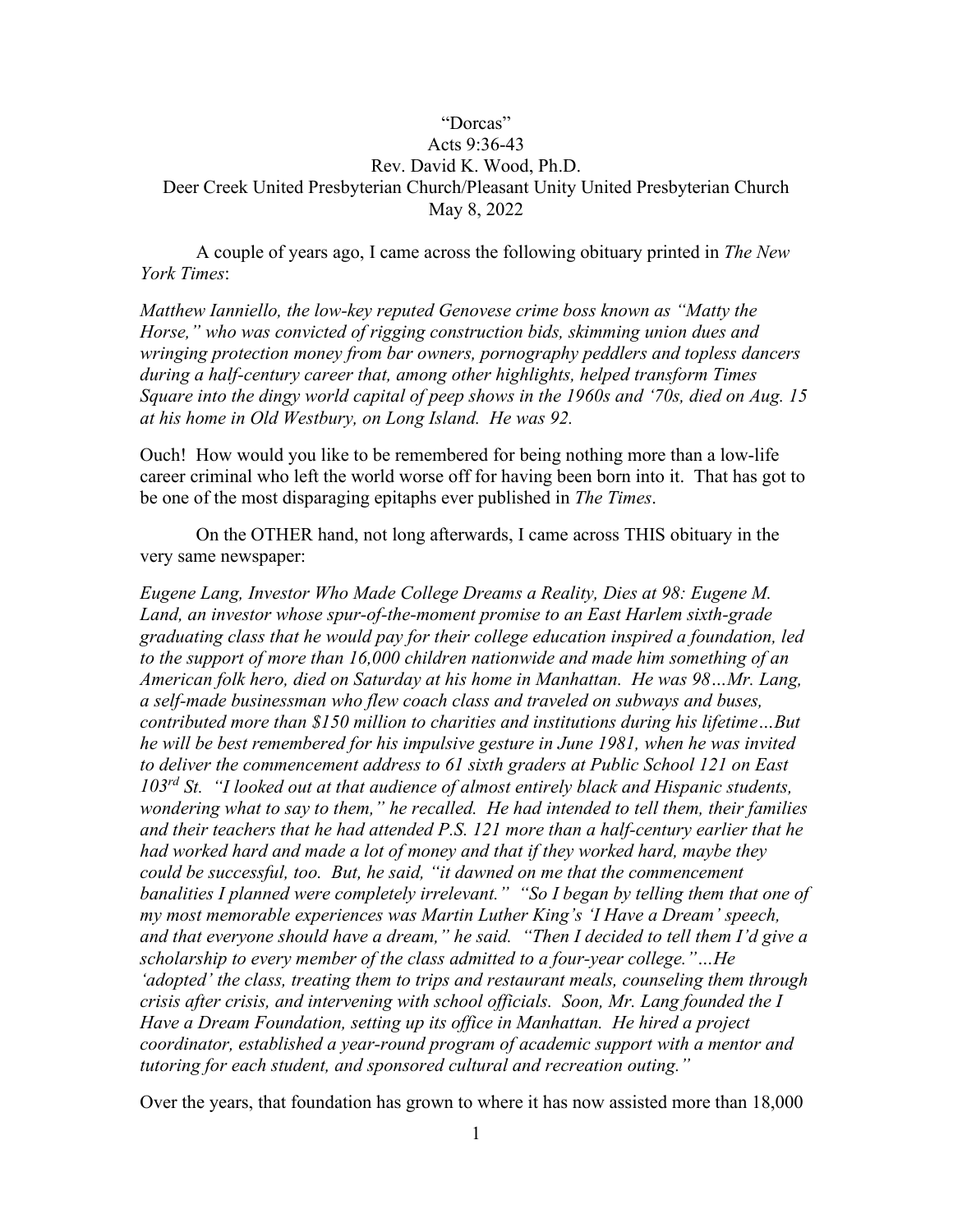children nationwide. That's a legacy EVERYONE of us would be envious of, WOULDN'T it!

This morning, we're going to look at ANOTHER epitaph, one every bit as astonishing and inspirational as Eugene Lang's. The figure in our story is the only woman in all of scripture ever to be called a "disciple" and for the early church, she became a model of how the Christian life was meant to be lived. In our scripture lesson, we are informed that there resided in the city of Joppa a woman named Tabitha whose name in Greek was Dorcas meaning "deer" or "gazelle." Joppa, which today is called Jaffa, remains a seaside city some thirty-five miles west of Jerusalem. When we meet her, it is not during her LIFETIME but upon her DEATH, at her FUNERAL. We're not given much information about her such as whether she had ever been married or had children- only that she was "full of good works and acts of charity." Dorcas had spent her entire life doing good and helping the poor, and so after she died, the outpouring of grief over her death was enormous. Can there be any greater epitaph over a person's life than THAT- to be greatly loved and remembered for having spent one's life performing many good works and acts of charity; to be mourned for having spent his or her life in selfless Christian service?

When I was a freshman in college, I lived next door to a senior named Jay. Now Jay was as obnoxious and arrogant as anyone you would ever meet and none of us, not even his ROOMMATE, particularly liked him very much. In fact, behind his back, we would frequently make snide comments about the guy. After graduation, he wanted to become a banker, just like his father. One day, he was sitting in my room when he made a frank confession to me which really caught me off guard. He said, "Dave, I've never said this to anyone before but do you want to know what my greatest desire in life is? It is that when I die, someone I had never met during my lifetime would come to my funeral and shed a tear over me. In other words, I want my life on earth to count for something and to touch people in some profound way." Well I just about broke out in laughter when he told me that. After all, who would possibly shed a tear over HIM when HE died, I thought.

It wasn't until several years later, after I had become a Christian, that the memory of that exchange came to mind. And what he was expressing was that deep down in his heart, there was at work a greater impulse than just acquiring money and much worldly success and achievement. Something said to him that if we can't feel like we've left this world a better place simply by our presence in it, then we would have been a failure, that everything else we may have accomplished, REGARDLESS of how successful it may appear, had actually been of little consequence. Jesus couldn't have expressed it any better than when he said to his followers, "What does it profit someone to inherit the entire world and yet lose his soul in the bargain?"

Continuing with our lesson, after a period of sickness, Dorcas died. Her body was prepared and laid in an upstairs room. Then, two men were sent to get Peter, who was in nearby Lydda where he had just healed a man after eight years of paralysis, in the hope he might be able to perform a SIMILAR miracle on her. Seeing their deep love for the dead women, he consents to come to the house where Dorcas lay. Upon his arrival, he was greeted by a group of crying widows who spoke of her great love and Christian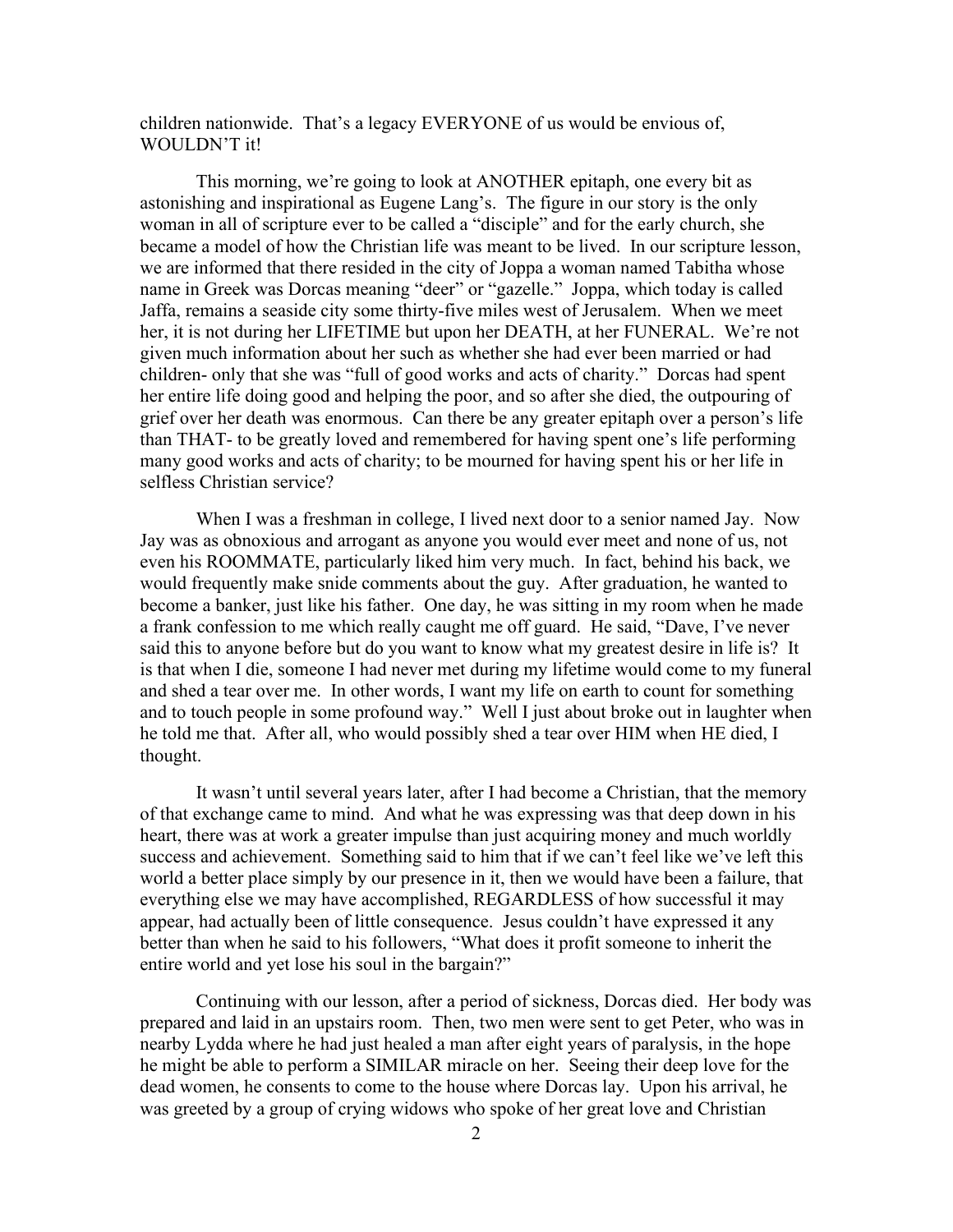service, even displaying some of the shirts and coats she had made for them while she was alive. Apparently, she'd been a seamstress and she thought nothing of expending her own time and energy and resources to see that the widows of Joppa—widows being among the poorest on the economic strata--were properly cared for. Peter then sent everyone out of the room while he prayed for her. Addressing the body, he said, "Tabitha, cumi" meaning "Tabitha, rise!" With those words, Dorcas miraculously opened her eyes and sat up. Calling all the widows back into the room, he presented her to them alive once again. Subsequently, as news of this great miracle spread, many came to believe in the Lord.

Nearly every woman in the Bible is involved in service for service is the manner in which the church expresses its faith and love. When I think back over the years, I can honestly say that without the Dorcases of the church (and these can be male as well as female) to visit the shut-ins and to help with a church's food pantry and to prepare the funeral luncheons, the church would not NEARLY be so effective. Like the Deacons, they are the hands and feet of Jesus Christ in the community and the world, and he is never made MORE MANIFEST than through such service, REGARDLESS of how lowly or insignificant their work might sometime seem.

Years ago, when I lived in California, I got to know one of the saintliest women I have ever met. Her name was Nina Dosker. When she passed away, she was nearly a hundred years old. She had grown up in the West where her parents had settled after arriving in a covered wagon in the early 1880's. She was a member of the same Presbyterian church I attended and I would often visit her, just to hear her stories of rural life at the turn of the twentieth century. She was such a humble woman, and it was no more apparent than when during one of my visits, she said to me, "David, as you know, my eyesight is no longer what it used to be. But I would love to do something for you because you've been such a good friend. If you have any socks with holes in them, I would love to sew them for you. It's not much, but I would love to do that for you." I was so overwhelmed by her offer to sew the holes in my socks (of which I had many) that I almost started to tear up. Of course I told her that I didn't have any holes in my socks, but if I did, I would certainly drop them off to her. To this day, I continue to think of that humble gesture and the saintly spirit in which it was made, and I know that God honored her heart and service as much as God honored any of Peter's or James' or John's or even St. Paul's. No service is EVER too small or insignificant to honor God by, keeping in mind that whatsoever we do to the least of all persons we no less do unto HIM!

Some years ago, I attended a pastor's conference in California and the speaker was Frederick Dale Bruner- a former missionary in the Philippines who subsequently became the Professor of New Testament at Whitworth College in Seattle, Washington. As he took us through a study of John's gospel, he continually referred to the influence of a special woman on his life who, more than any other, was responsible for shaping the eventual course of his life. No, it was not his mother- her name was Henrietta Mears.

The youngest of seven children, Henrietta Mears was born in Fargo, North Dakota in 1890. From her earliest years, she knew she was going to be a teacher, understanding that to be able to make a difference in the lives of young people was the most important calling anyone could ever have. As she liked to say, "God doesn't call us to sit on the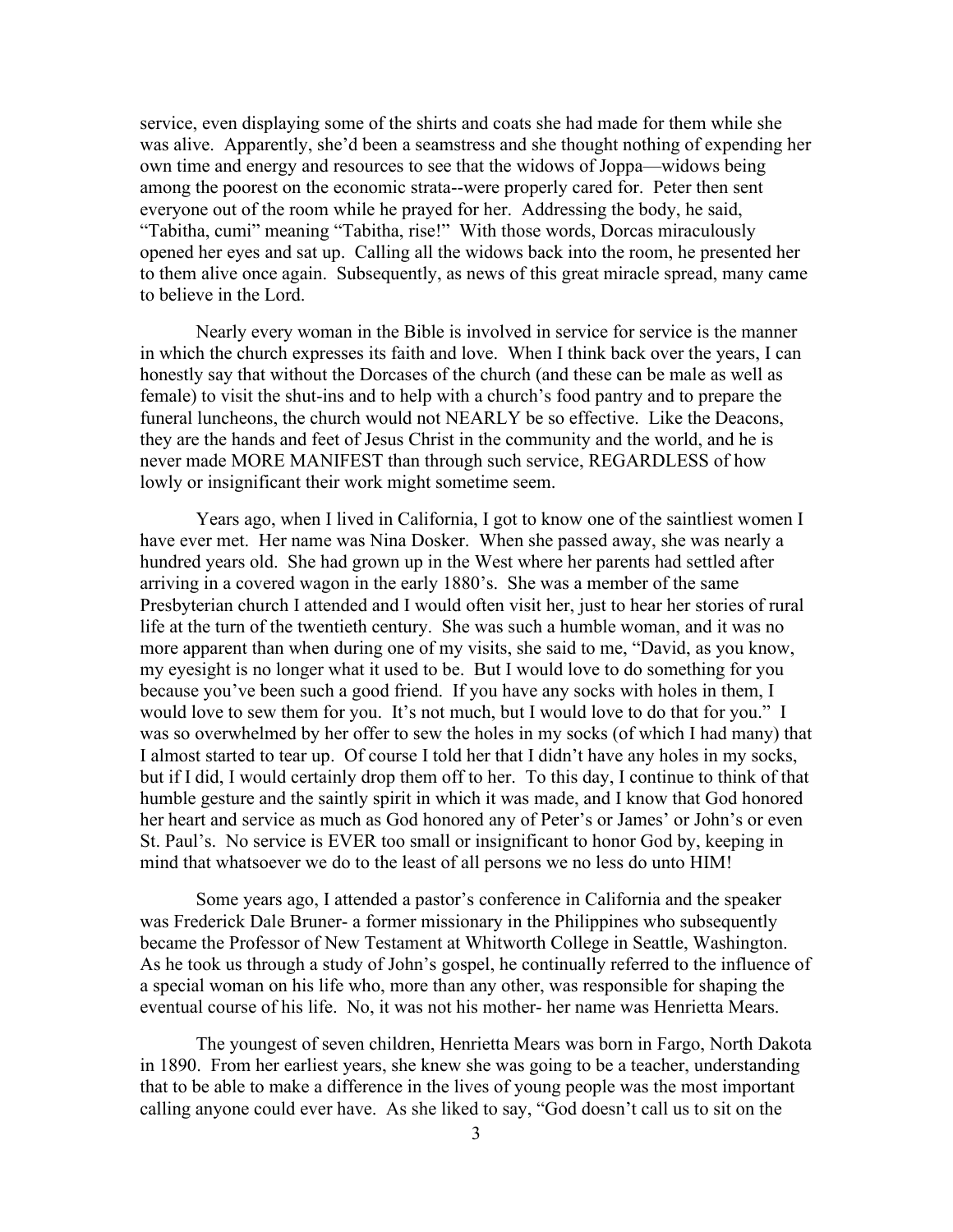sidelines and watch. He calls us to be on the field, playing the games." As a single woman, she went on to teach high school chemistry in Minnesota, even directing the drama productions there. As involved as she was in the life of her students, she was EQUALLY involved in the lives of her Sunday School students on weekends. Knowing Christ intimately and telling others about him was her first and foremost objective. During a trip to southern California in the late 1920's, she came under the influence of Dr. Stewart P. MacLennan, pastor of the First Presbyterian Church of Hollywood. Much to her surprise, she was offered the job of Director of Christian Education there in 1928.

Taking over a Sunday School program which already had 400 students in it, within two years, there were over 4,000 involved in it. YES, I said her Sunday School program had grown from four hundred to over FOUR THOUSAND in just two years time! During her tenure, over 400 young people entered full-time Christian service, one of whom was Dr. Bruner. Miss Mears, who became known for her boundless energy, infectious laughter, and colorful hats, began to write church lessons that would be bold, challenging, and captivating, always centered on Christ and faithful to God's Word. It was SO successful that in time, it became the standard for the entire denomination.

When the demand became TOO great, she and a group of businessmen established Gospel Light Publications, one of the first publishers in the Christian education field. She was also inspired to found a retreat center for her high school and college-aged students. "If you place people in an atmosphere they feel close to God and then challenge them with His Word," she said, "they will make decisions." And they did! Though she never married, she remained head of the Christian Ed program there at Hollywood Pres for the next thirty-five years, until her death in 1963. She was a modernday Dorcas who through her commitment and love, touched thousands of lives that would eventually go on to change the world in the furtherance of Christ's kingdom. That included such well-known figures as Bob Munger and Earl Palmer who for many years served as pastors of First Pres in Berkeley, Ca.; Donn Moomaw, who eventually went on to become pastor of Hollywood Pres himself; Darrell Guder, Professor of World Missions at Princeton Theological Seminary; Jim Edwards, Professor of New Testament at Whitworth College; and Dick Halverson, former chaplain of the U.S. Senate.

Henrietta Mears, this simple woman went on to change the world through her years of loving, dedicated service and it is CONTINUING to touch lives. Several years ago, I attended a pastors' retreat hosted by our presbytery where I spent a good deal of time talking to the pastor of a neighboring church. When I mentioned Henrietta Mears to him, his eyes lit up. He told me that the greatest influence of HIS life was his own pastor while growing up who eventually became a professor at Fuller Seminary in Pasadena, Ca. His life TOO had been transformed while a student in Henrietta Mears' Sunday School classes.

My friends, the question before EACH of us this morning is what is YOUR epitaph going to look like? Which lives are YOU currently influencing which in turn will touch OTHERS in the years to come? I am convinced that if we had to write our OWN obituaries, we would all highlight whatever accomplishments we had done, itemizing every noble act and good deed we had ever performed throughout our lifetimes. We'd want to list every educational degree we ever earned, all the important and prestigious